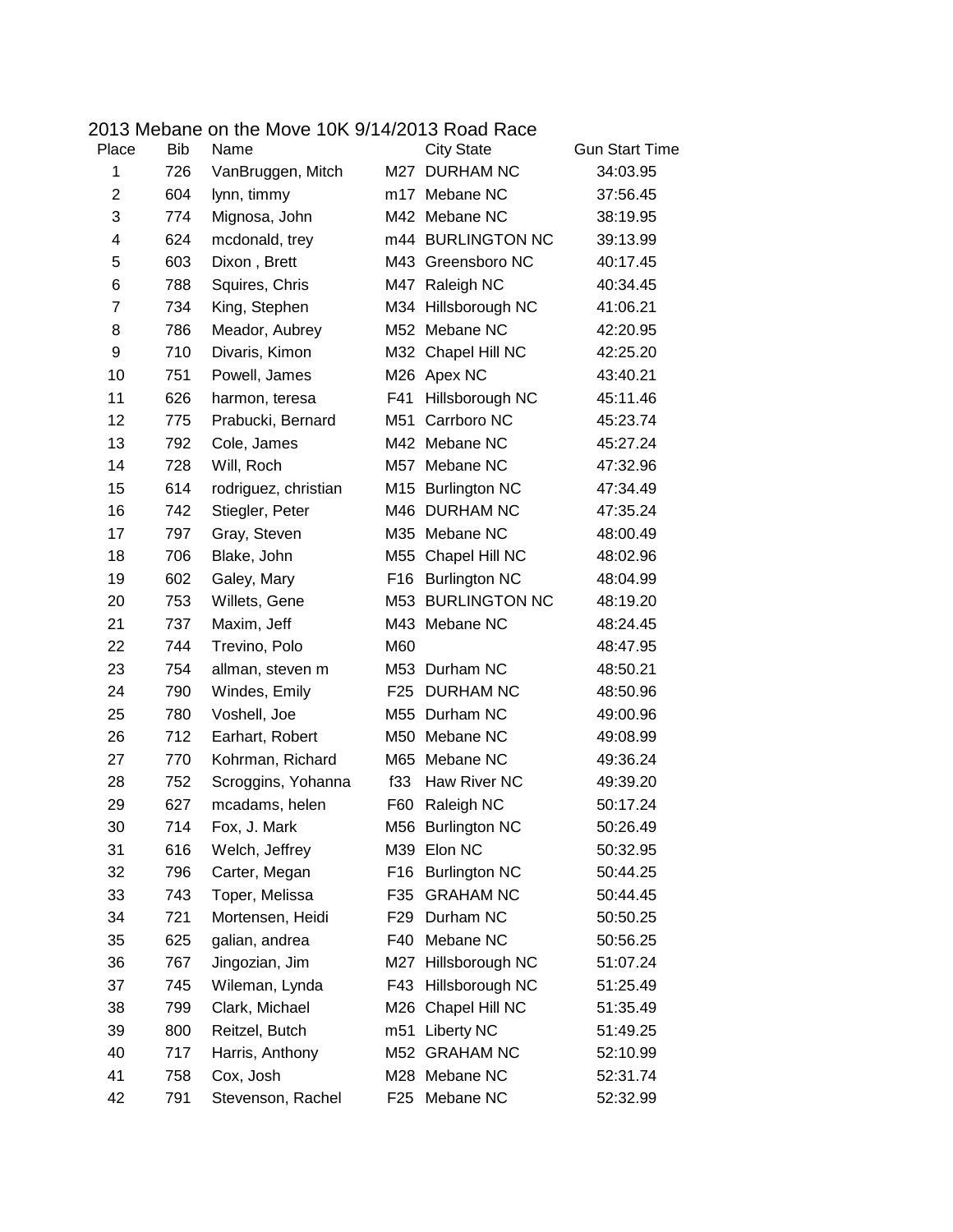| 43 | 798 | Windes, Amanda         | F <sub>23</sub> | Mebane NC            | 52:34.46    |
|----|-----|------------------------|-----------------|----------------------|-------------|
| 44 | 756 | Bronson, Jessica       | F35             | Hillsborough NC      | 53:07.96    |
| 45 | 782 | Besch, Matt            | M40             | <b>DURHAM NC</b>     | 53:10.45    |
| 46 | 741 | Smith, Susan           | F <sub>55</sub> | Mebane NC            | 53:17.99    |
| 47 | 748 | Berrien, Kate          | F43             | Hillsborough NC      | 53:53.25    |
| 48 | 615 | McCloskey, Gary        | M57             | Hillsborough NC      | 53:59.70    |
| 49 | 733 | King, English          | F34             | Hillsborough NC      | 54:02.74    |
| 50 | 789 | Squires, Hope          | F41             | Raleigh NC           | 54:09.00    |
| 51 | 760 | Edwards, Kevin         | M39             | Hurdle Mills NC      | 54:10.95    |
| 52 | 763 | Goddard, Michael       |                 | M32 Mebane NC        | 54:18.99    |
| 53 | 778 | Story, Jennifer        | F37             | Mebane NC            | 54:25.24    |
| 54 | 779 | Taylor, Barbara        | F43             | Mebane NC            | 54:29.95    |
| 55 | 702 | Adams, Russ            | M29             | <b>Whitsett NC</b>   | 54:38.49    |
| 56 | 783 | Brown, Roney           |                 | M42 Durham NC        | 54:50.99    |
| 57 | 613 | shields, trenton       |                 | M15 BURLINGTON NC    | 56:22.70    |
| 58 | 621 | phillips, chuck        | M44             | Gibsonville NC       | 56:29.24    |
| 59 | 618 | Wintringham, David     |                 | M49 BURLINGTON NC    | 56:29.25    |
| 60 | 761 | Edwards, Tynita        | F38             | Hurdle Mills NC      | 56:31.46    |
| 61 | 723 | Phillips, Paul         |                 | M58 Roxboro NC       | 56:42.24    |
| 62 | 729 | Boswell, Ingrid        | F41             | Mebane NC            | 56:50.49    |
| 63 | 766 | Hicks, Jillian         | F32             | Mebane NC            | 56:55.99    |
| 64 | 708 | Costello, Lydia        | F23             | Haw River NC         | 57:03.49    |
| 65 | 730 | Busby, Wendy           | F56             | Cary NC              | 57:11.50    |
| 66 | 739 | Oberleithner, Angelica | F44             | <b>DURHAM NC</b>     | 57:18.99    |
| 67 | 735 | Langlois, Paola        | F27             | Elon NC              | 57:40.24    |
| 68 | 794 | Brown, Julie           | F <sub>25</sub> | <b>BURLINGTON NC</b> | 57:48.21    |
| 69 | 619 | Caulder, Nathan        | M38             | <b>Burlington NC</b> | 58:01.74    |
| 70 | 709 | DePeal, Thomas         | M46             | Durham NC            | 58:23.74    |
| 71 | 611 | merritt, stephanie     | F38             | Hillsborough NC      | 58:39.45    |
| 72 | 605 | walker, alarie         | F <sub>24</sub> | Yanceyville NC       | 58:42.99    |
| 73 | 768 | Johnston, Jack         | M <sub>9</sub>  | Mebane NC            | 58:50.75    |
| 74 | 769 | Johnston, Laura        | F37             | Mebane NC            | 59:02.71    |
| 75 | 711 | Dodson, Christy        | F40             | Chapel Hill NC       | 59:17.51    |
| 76 | 727 | Villa-Torres, Laura    | F32             | Chapel Hill NC       | 59:22.24    |
| 77 | 725 | Sprecher, Natalie      | F24             | Durham NC            | 59:29.49    |
| 78 | 719 | Johann, Fiona          | F <sub>23</sub> | Hillsborough NC      | 59:29.74    |
| 79 | 772 | McCoy, Lisa            | F32             | Hillsborough NC      | 59:40.74    |
| 80 | 620 | brown, katy            | F43             | Chapel Hill NC       | 59:58.20    |
| 81 | 601 | Thorpe, Aaron          | F33             | Gibsonville NC       | 59:58.77    |
| 82 | 622 | walker, becky          | F46             | Mebane NC            | 01:00:10.24 |
| 83 | 617 | florence, sandi        | F <sub>51</sub> | Mebane NC            | 01:00:10.47 |
| 84 | 623 | Davis, Stan            |                 | M42 Haw River NC     | 01:00:12.70 |
| 85 | 731 | Cardenas, Victor       |                 | M30 Burlington NC    | 01:00:27.45 |
| 86 | 781 | Webb, Ashley           | F30             | Wilmington NC        | 01:00:43.00 |